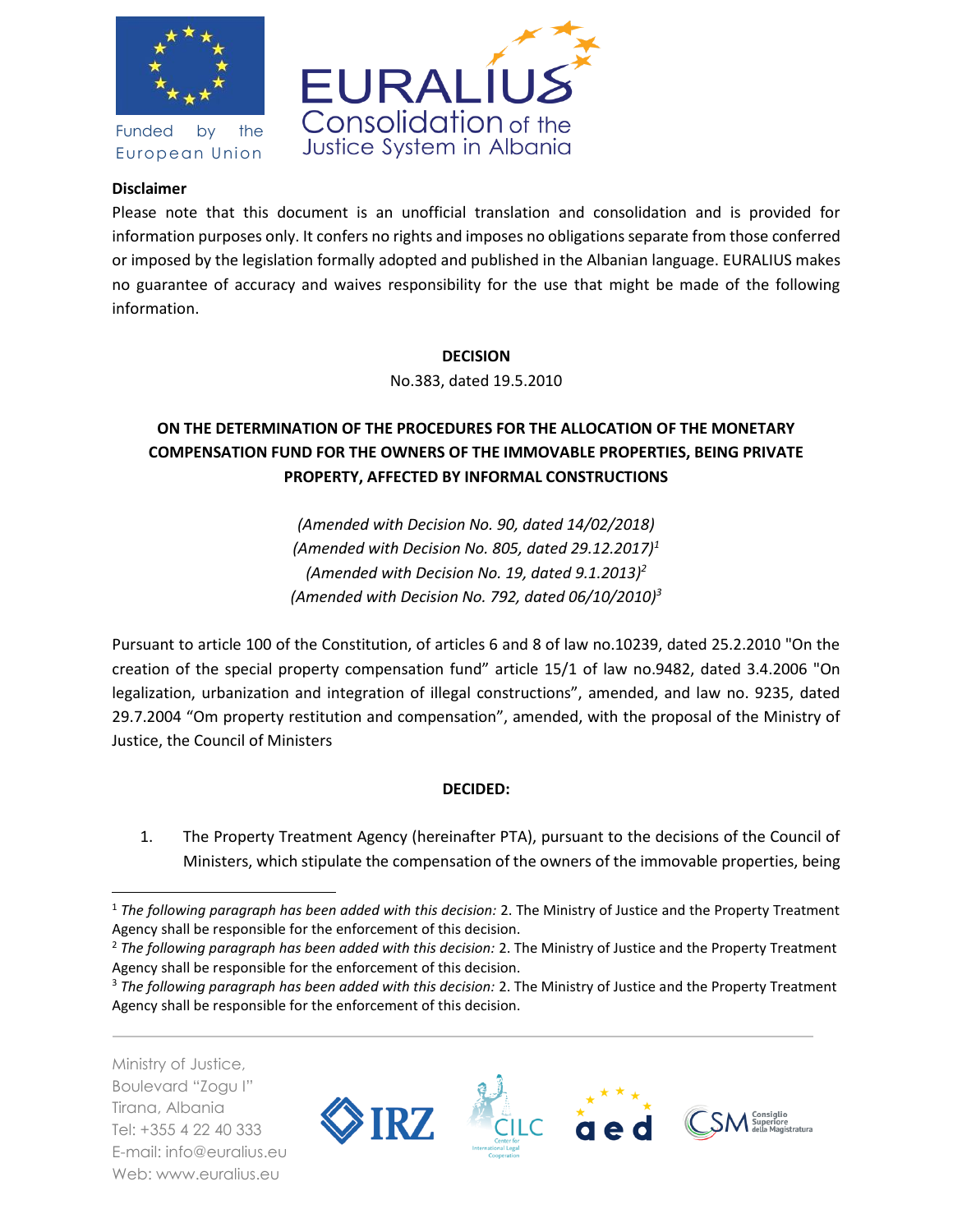

private property, affected by informal constructions, announces publicly in the media and/or through its official webpage, the list of the persons who benefit from the property compensation fund for the respective period.

- 2. The following shall be specified in the public announcement:
	- a) the beneficiary's generalities;
	- b) (*Repealed with Decision No. 792, dated 06/10/2010*)
	- c) the necessary accompanying documentation of the request;
	- ç) the value of the service fee;
	- d) the obligation for the beneficiary subjects to open, on their behalf and interest, a bank account in one of the second level banks.
- 3. The registration/admissibility process of the requests for compensation shall start 5 (five) days after the public announcement date.
- 4. Upon the order of the Director General of the PRCA, the workgroup is established for the admission and the review of the requests, whose object is the compensation of the owners of the immovable properties, being private property, affected by informal constructions and the allocation of the respective fund.
- 5. This procedure shall be carried out for each fund that is transmitted to the PRCA, according to law no. 10239, dated 25.2.2010 "On the establishment of the property compensation special fund", and pursuant to the decisions of the Council of Ministers, which stipulate the compensation of the owners of the private immovable properties, being private property, affected by informal constructions.
- 6. The subject, or the representative with his power of attorney, within the time limit stipulated in the public notification, lodges with the PRCA office the following documentation:
- a) The request for property compensation according to the model form, attached to this decision;
- b) The attestation of inheritance for all the legal heirs of the beneficiary subject, according to the line of the heirs, in compliance with the stipulations of the Civil Code. For the attestations of the inheritances issued by the court for the will done with a notary act, a family certificate of the person, for whom this inheritance attestation is issued, shall be brought;
- c) The special power of attorney, signed by all the subjects who benefit compensation, where the right to withdraw the financial amount, on their behalf, shall be included as a necessary right;
- ç) The certification issued by the second-level bank for opening the bank account on behalf and for the interest of the beneficiary subject, specifying the bank account number, where the benefited financial amount shall be transferred;
- d) *(Repealed with Decision No. 90, dated 14/02/2018)*
- dh) The payment certification, which certifies that the service fee has been paid.

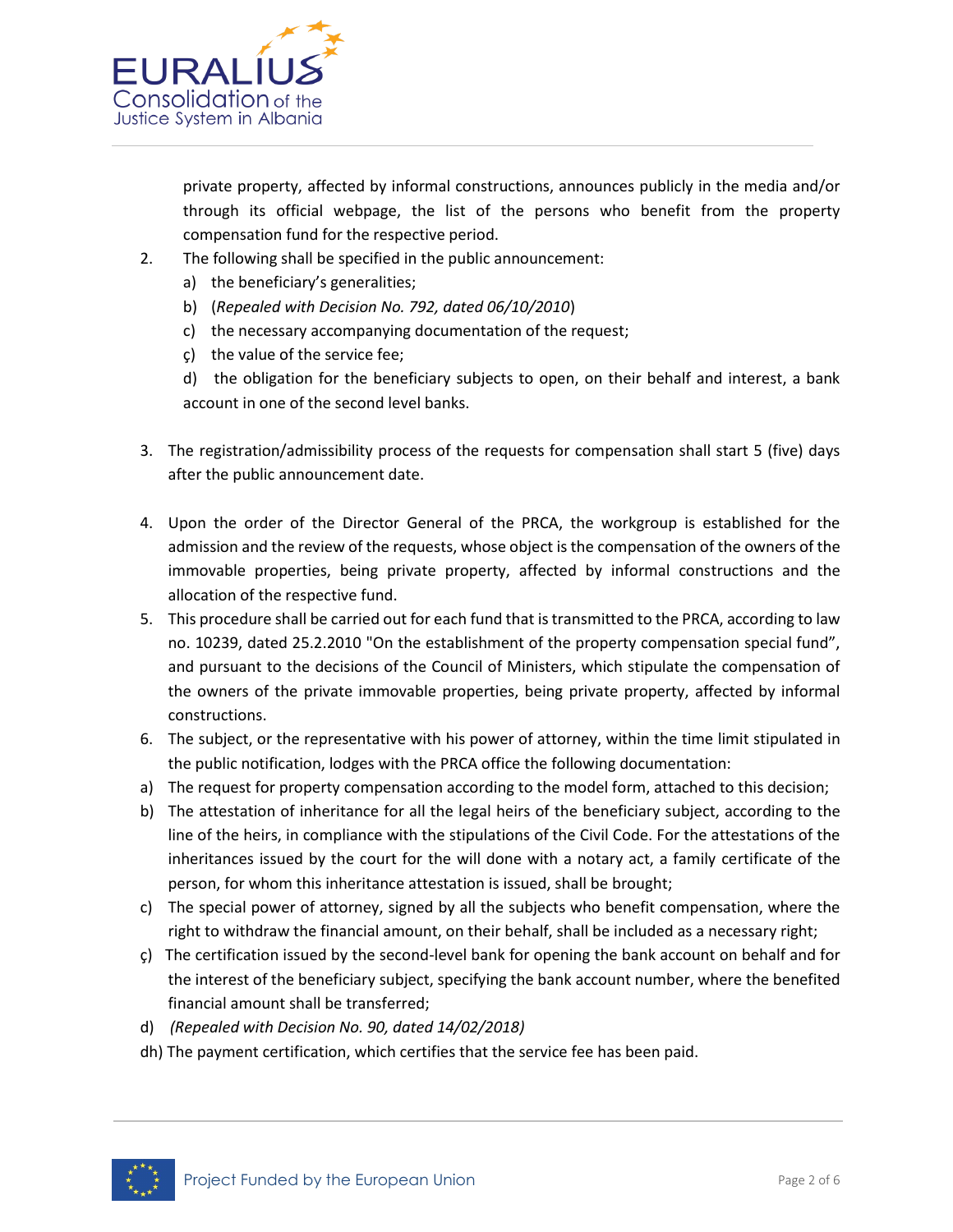

6/1 *(Added with Decision No. 792, dated 06/10/2010)* In the cases when it is impossible to submit the power of attorney, according to letter "c" of paragraph 6, each co-owner or a part of them, shall submit an individual or a joint request for the part that belongs to them in the property that is compensated. If the request is submitted by a part of the co-owners, it shall be accompanied with the special power of attorney signed by them, including necessarily the right to withdraw the financial value, in their behalf.

In the case of the individual requests of each co-owner or of a part of them, a service fee shall be paid for each application that is done, even though it belongs to the same immovable property.

- 7. The PRCA cooperates with ALUIZNI and the local registration offices of the immovable properties for the verification and the confirmation of the data for the beneficiary subjects. *(Amended with Decision No. 805, dated 29.12.2017)* In case the lists of the beneficiaries, adopted with the decisions of the Council of Ministers, the subjects' personal data are found to be different from their factual ones, then the PTA is entitled to verify and try, based on the general data of the property and inheritance taken in the third institutions, that the personal data of the beneficiary subjects are the same with the ones of the subjects published in the lists of the respective decisions of the Council of Ministers".
- 8. *(Amended with Decision No. 792, dated 06/10/2010)* According to paragraph 4 of this decision, the working group, within 60 (sixty) days from the date of the submission of the request, shall carry out the following actions:
	- a) Verifies the legitimation for every request for the compensation of the property;
	- b) Controls the documentation submitted by the beneficiary subject;
	- c) Confirms other necessary data at the respective institutions;
	- ç) Drafts the explanatory report, where they propose to the Director General the transfer of the amount at the respective bank account;
	- d) *(Repealed with Decision No. 792, dated 06/10/2010)*
- 9. *(Amended with Decision No. 792, dated 06/10/2010)* The General Director of the PRCA, within 30 (thirty) days from the date of the completion of the verification process by the working group:
	- a) issues the decision on the approval of the list of the subjects that are compensated, specifying even the number of the bank account where the compensation amount shall be deposited;
	- b) orders the publication of the list of the subjects that are compensated;
	- c) notifies the applicant, who is not included in the list of the subjects who are compensated, specifying the reasons of the non-inclusion.
- 9/1 *(Added with Decision No. 792, dated 06/10/2010)* The beneficiary subjects, whose request has not been accepted due to a lack of documentation during the previous procedures, are entitled to reapply after the completion of the shortcomings that are found.

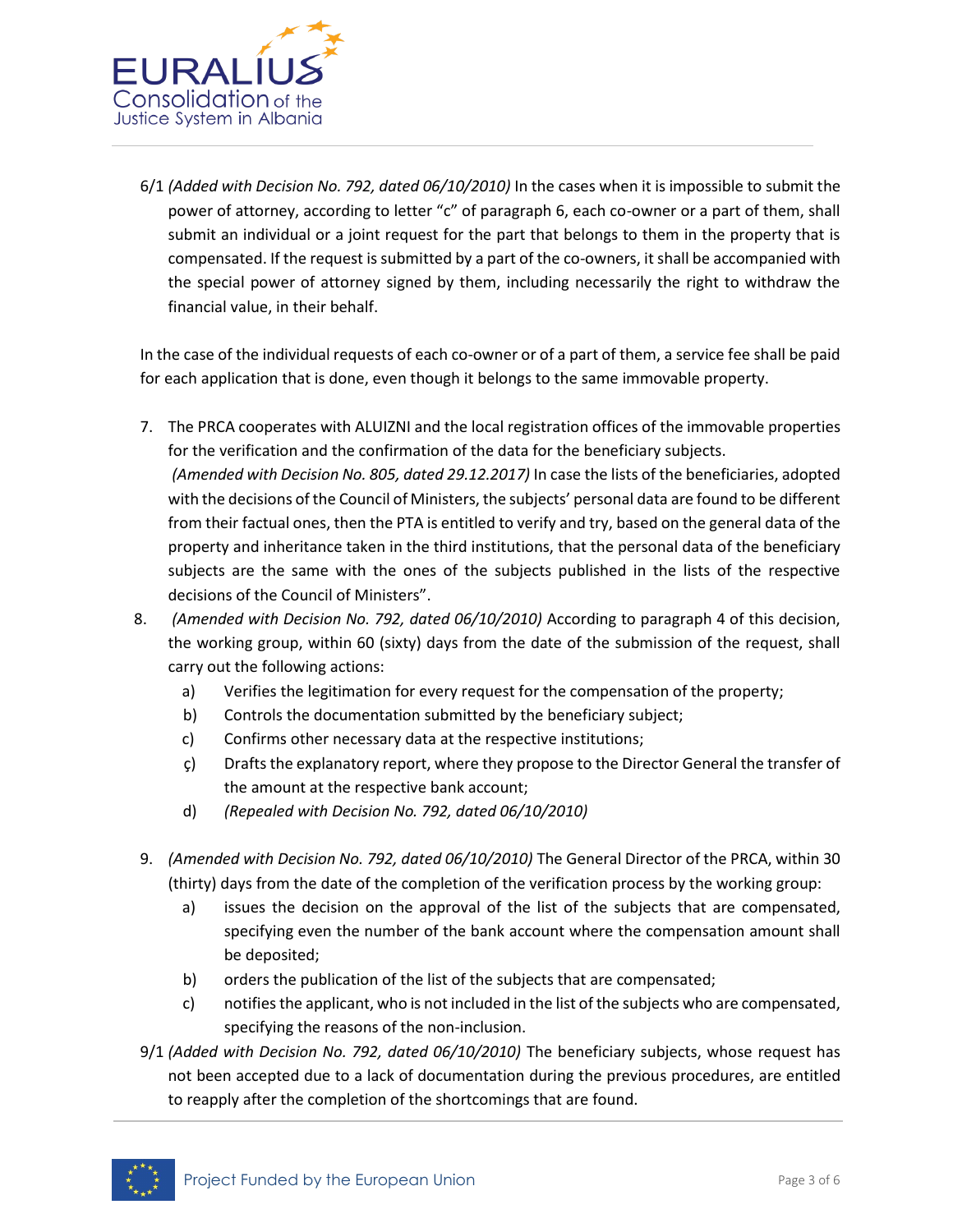

These subjects do not pay a service fee, if they try its payment during the previous application.

10. The PRCA, within 5 days from the approval of the request and of the list of the subjects who are compensated carries out the actions with the treasury branch and the second level bank for the amount deposited in the bank account, opened for this purpose by the beneficiary subject, in compliance with the procedures stipulated in the legislation into force for the payments made by the State Budget.

In order for the beneficiary subject to take the instalments in continuation, the subject shall not submit a new request to benefit. The PRCA, based on the criteria of the compensation fund allocation and its condition, deposits the respective amount in the bank account, opened for this purpose by the beneficiary subject, notifying the latter on the bank action that is conducted.

- 11. *(Amended with Decision No. 19, dated 9.1.2013) (Amended with Decision No. 792, dated 06/10/2010)* The PRCA carries out the division of the property compensation fund in a proportional value with the respective measure provided for in the lists attached to the decisions of the Council of Ministers, which determine the compensation of the owners for properties, which are affected by the informal constructions, up to the same measure benefited by the subjects compensated earlier.
- 12. The Ministry of Justice and the Property Treatment Agency shall be responsible for the implementation of this decision.

This decision shall enter into force after its publication in the Official Journal.

PRIME MINISTER Sali Berisha

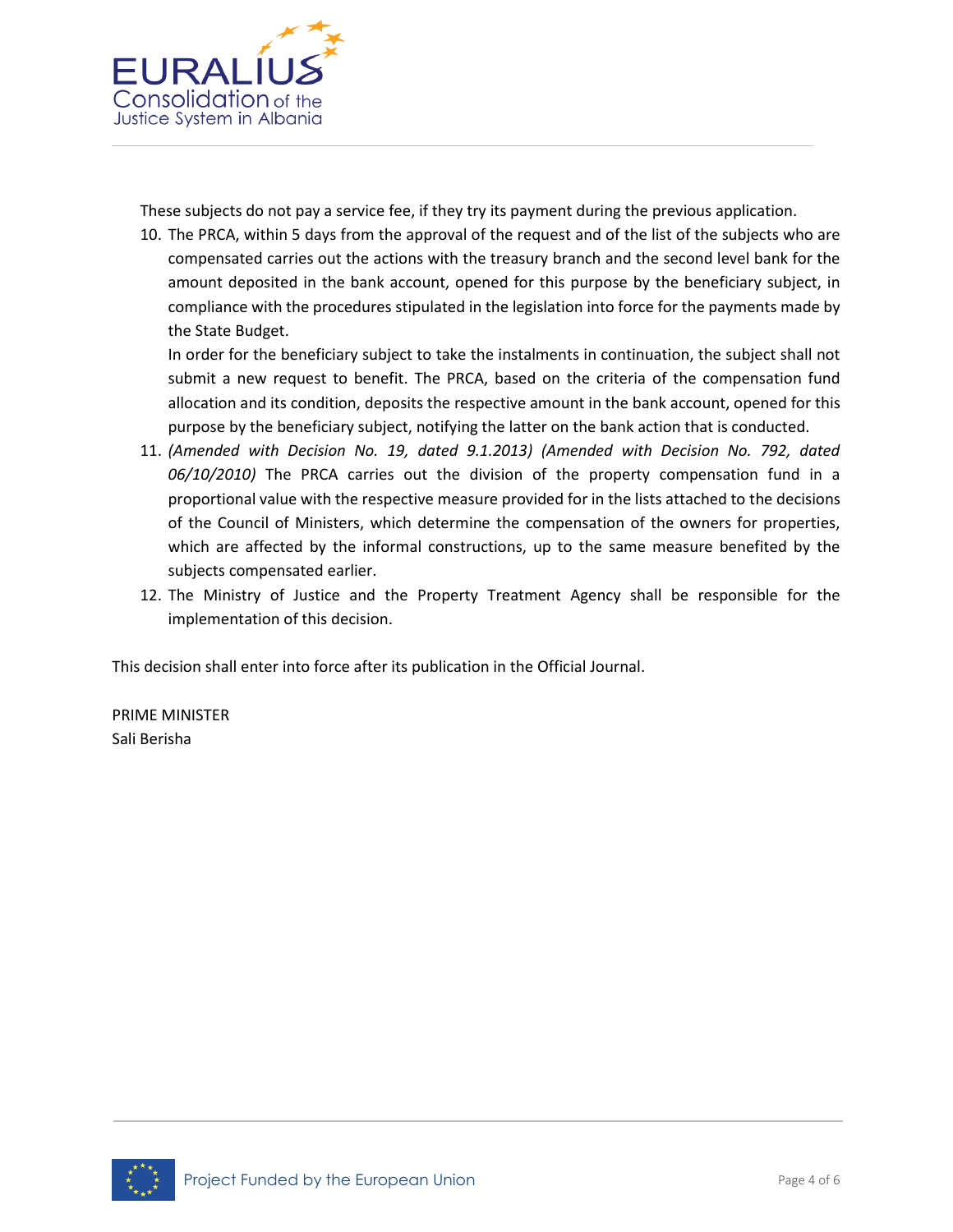

## **REQUEST FOR PROPERTY COMPENSATION**

|                      | Addressed to: PROPERTY TREATMENT AGENCY, TIRANA                                                  |                     |
|----------------------|--------------------------------------------------------------------------------------------------|---------------------|
|                      |                                                                                                  |                     |
| Beneficiary subject: |                                                                                                  |                     |
| Name                 | Father's name                                                                                    | Last name           |
|                      | The representative with a power of attorney of the beneficiary subject, who submits the request: |                     |
| Name                 | Father's name                                                                                    | Last name           |
|                      | The address of the beneficiary subject or of his representative with a power of attorney:        |                     |
| District             | City                                                                                             | Village             |
| Neighbourhood        | Street                                                                                           | Number of residence |
| Telephone            | Mobile phone                                                                                     | e-mail              |

In compliance with article 15/1 of law no. 9482, dated 3.4.2006 "On the legalization, urbanization and integration of the illegal constructions", amended, articles 5 and 6 of law no.10 239, dated 25.2.2010 "On the establishment of the special fund of property compensation" as well as the decision of the Council of Ministers no. \_\_\_\_\_\_, dated \_\_\_\_/\_\_\_, I, thereby, require the compensation of the immovable property which is affected by the informal constructions.

In the enclosed list of the decision of the Council of Ministers no. \_\_\_\_, dated \_\_\_/\_\_/\_, I have the cardinal number\_\_\_\_.